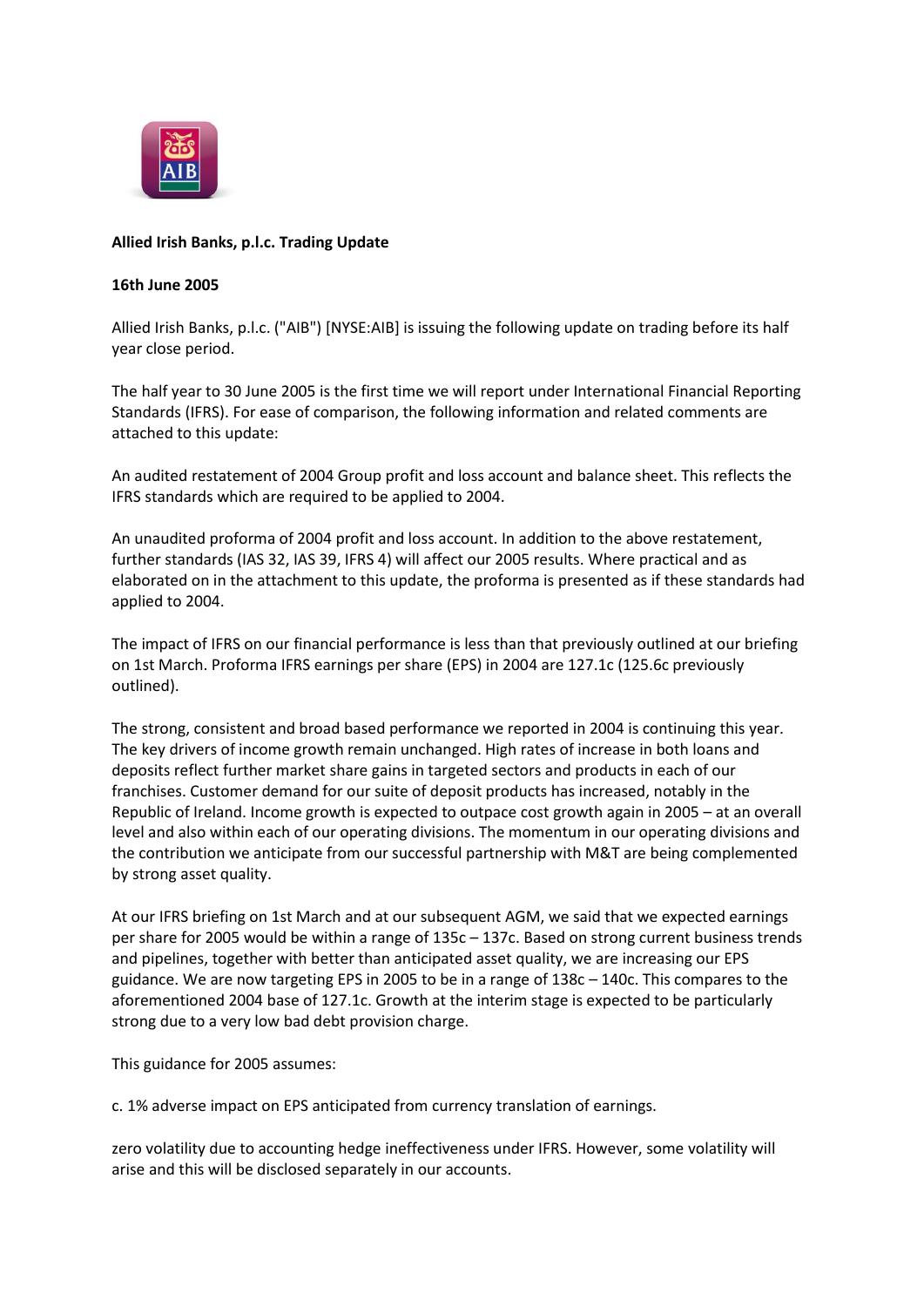We are making good progress in an enterprise wide programme to enhance and integrate our risk management and compliance functions – a point acknowledged by S&P when that agency recently upgraded AIB's long term ratings. We have also initiated a comprehensive programme to review and improve all our operations and systems across the enterprise. Over time this action will generate further productivity, service quality and operational risk benefits.

We are actively managing our capital and funding positions. Both are well capable of supporting our ambitious organic growth plan.

# REPUBLIC OF IRELAND DIVISION

The Irish economy continues to provide very favourable conditions for our business. We expect GDP growth of around 6% this year.

We are reinforcing our position as the leading retail and commercial bank in Ireland. Customer demand for our products and services is strong. The special focus our relationship managers are placing on deposit growth and our competitive pricing are being very well received by customers and we are on track to increase deposits by around 15% in 2005. Loans are targeted to grow by over 20% reflecting our prime position in both the business and personal lending markets. In mortgages, we are growing our book at a similar rate to the overall market. This is being achieved by harvesting the potential of our customer base while maintaining prudent repayment capacity and loan to value criteria.

The impact of competition is largely unchanged and continues to be most evident in an increased demand for lower margin deposit and mortgage products. We remain in a strong competitive position, sustained by our model of identifying customer needs and offering good value products and services.

Ark Life is performing in line with expectations to achieve a higher operating profit this year compared to 2004 proforma IFRS outturn.

#### GREAT BRITAIN AND NORTHERN IRELAND DIVISION

Our business banking franchise in Great Britain is performing strongly and continues to gain share in our chosen sectors. The ongoing investment that we are making in our people, locations and systems is reflected again this year by strong increases in deposit and loan volumes. Our loan book is characterised by a combination of fast growth and high quality. The resilience of the loan book is underpinned by our in depth knowledge of the limited number of mid market business sectors in which we participate. We do not participate in the consumer credit market and our focus in the personal market is largely confined to individuals with whom we already have a business banking relationship.

In Northern Ireland First Trust is growing profits in line with expectations. Superior productivity relative to our larger rivals enables us to outperform in a highly competitive banking environment. We anticipate loans and deposits to grow in double digits.

We are targeting growth in loans and deposits for the division overall this year to be close to 25% and 20% respectively.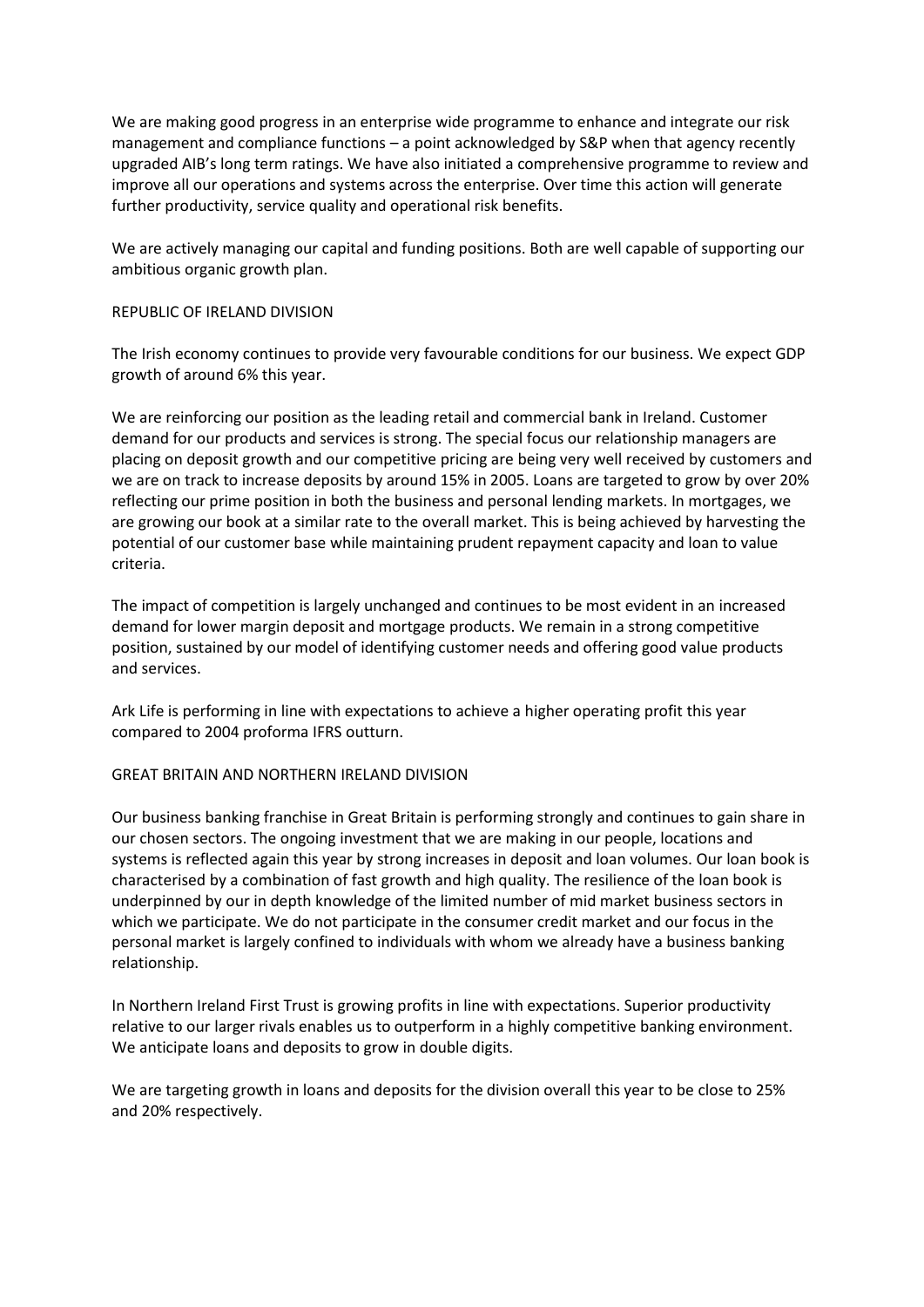# CAPITAL MARKETS

Customer revenues continue to be the key dynamic that places us on track to deliver another year of significant growth.

Corporate Banking remains the cornerstone of the division's profit. Loans in 2005 are targeted to increase by around 20% reflecting strong customer demand in both our domestic and international businesses. This growth is being achieved despite competitive forces driving prices down which has moderated our volume growth. We are maintaining our pricing discipline to ensure we continue to generate good risk adjusted returns relative to our cost of capital.

Treasury is benefiting from the resilience of customer relationships and is on track to achieve a good performance. In line with our conservative approach to proprietary trading, utilisation of our risk limits remains modest and the embedded value in our investment portfolios is positive.

Investment Banking is performing well and in line with expectations.

# POLAND DIVISION

We expect to achieve good growth in 2005 on the much higher base of profits achieved following a very strong recovery in 2004.

Non interest income remains the principal driver of revenue. Notable features of this year's performance are the strong growth and market share gains we are achieving in electronic payment, investment fund and stockbroking fees. Deposit volumes are expected to increase by around 10%. Our corporate loan volumes are outperforming a still contracting market and while we are maintaining our share of local currency mortgages, we are not promoting higher risk f.x. mortgages. We are targeting an overall single digit increase in our loan book. Asset quality remains best in class and continues to improve.

Cost management is good and we expect income to grow faster than costs this year.

#### M&T BANK CORPORATION

Our partnership with M&T is progressing well and meeting all our expectations. At its Q1 results announcement, M&T reaffirmed guidance for double digit growth in diluted GAAP earnings per share for 2005. Features of the Q1 results included good demand for commercial loans, very resilient asset quality and tight cost management.

M&T management have said that their primary focus at present is on an organic growth agenda and to extract further synergies from the successful merger with Allfirst.

Under IFRS we are now accounting for our share of M&T profits based on our average shareholding for the period (22.7% for 2004).

#### MARGINS

We continue to expect a reduction in our net interest margin to approximate 20 bps in 2005. The single biggest factor behind the attrition – loans growing faster than deposits – is unchanged. A combination of lower rates for the reinvestment of customer account funds, business mix and competition are lesser contributory factors.